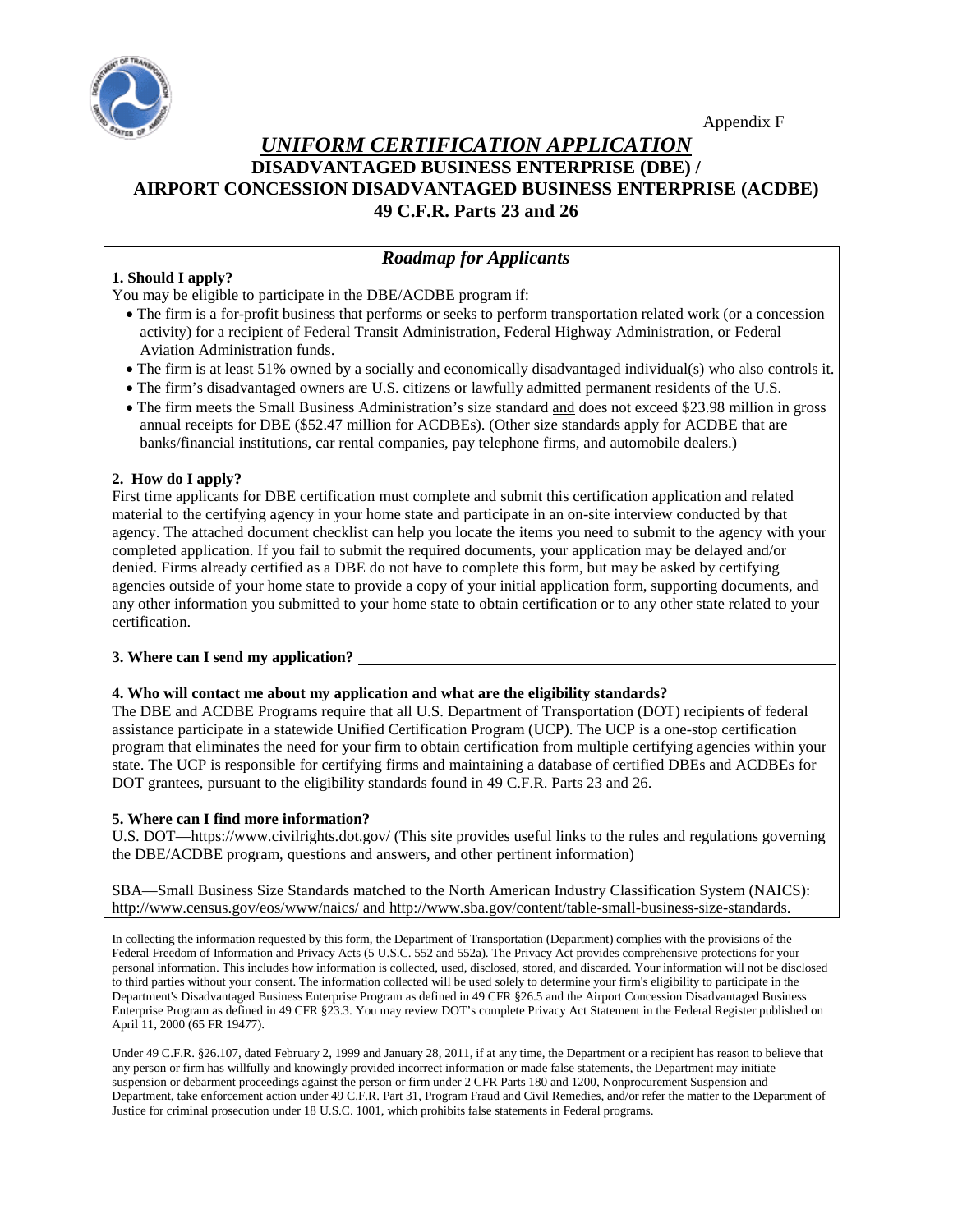

## **INSTRUCTIONS FOR COMPLETING THE DISADVANTAGED BUSINESS ENTERPRISE (DBE) AIRPORT CONCESSIONS DISADVANTAGED BUSINESS ENTERPRISE (ACDBE) UNIFORM CERTIFICATION APPLICATION**

**NOTE: All participating firms must be for-profit enterprises. If your firm is not for profit, then you do NOT qualify for the DBE/ACDBE program and should not complete this application. If you require additional space for any question in this application, please attach additional sheets or copies as needed, taking care to indicate on each attached sheet/copy the section and number of this application to which it refers.**

#### **Section 1: CERTIFICATION INFORMATION**

#### **A. Basic Contact Information**

- (1) Enter the contact name and title of the person completing this application and the person who will serve as your firm's contact for this application.
- (2) Enter the legal name of your firm, as indicated in your firm's Articles of Incorporation or charter.
- (3) Enter the primary phone number of your firm.
- (4) Enter a secondary phone number, if any.
- (5) Enter your firm's fax number, if any.
- (6) Enter the contact person's email address.
- (7) Enter your firm's website addresses, if any.
- (8) Enter the street address of the firm where its offices are physically located (not a P.O. Box).
- (9) Enter the mailing address of your firm, if it is different from your firm's street address.

#### **B. Prior/Other Certifications and Applications**

- (10) Check the appropriate box indicating whether your firm is currently certified in the DBE/ACDBE programs, and provide the name of the certifying agency that certified your firm. List the dates of any site visits conducted by your home state and any other states or UCP members. Also provide the names of state/UCP members that conducted the review.
- (11) Indicate whether your firm or any of the persons listed has ever been denied certification as a DBE, 8(a), or Small Disadvantaged Business (SDB) firm, or state and local MBE/WBE firm. Indicate if the firm has ever been decertified from one of these programs. Indicate if the application was withdrawn or whether the firm was debarred, suspended, or otherwise had its bidding privileges denied or restricted by any state or local agency, or Federal entity. If your answer is yes, identify the name of the agency, and explain fully the nature of the action in the space provided. Indicate if you have ever appealed this decision to the Department and if so, attach a copy of USDOT's final agency decision(s).

#### **Section 2: GENERAL INFORMATION**

#### **A. Business profile:**

(1) Give a concise description of the firm's primary activities, the product(s) or services the company provides, or type of construction. If your company offers more than one product/service, list primary product or service first (attach additional sheets if necessary). This description may be used in our UCP online directory if you are certified as a DBE.

- (2) If you know the appropriate NAICS Code for the line(s) of work you identified in your business profile, enter the codes in the space provided.
- (3) State the date on which your firm was established as stated in your firm's Articles of Incorporation or charter.
- (4) State the date each person became a firm owner.
- (5) Check the appropriate box describing the manner in which you and each other owner acquired ownership of your firm. If you checked "Other," explain in the space provided.
- (6) Check the appropriate box that indicates whether your firm is "for profit." **If you checked "No," then you do NOT qualify for the DBE/ACDBE program** and should not complete this application. All participating firms must be for-profit enterprises. If the firm is a for profit enterprise, provide the Federal Tax ID number as stated on your firm's Federal tax return.
- (7) Check the appropriate box that describes the type of legal business structure of your firm, as indicated in your firm's Articles of Incorporation or similar document. Identify all joint venture partners if applicable. If you checked "Other," briefly explain in the space provided.
- (8) Indicate in the spaces provided how many employees your firm has, specifying the number of employees who work on a full-time, part-time, and seasonal basis. Attach a list of employees, their job titles, and dates of employment, to your application.
- (9) Specify the firm's gross receipts for each of the past three years, as stated in your firm's filed Federal tax returns. You must submit complete copies of the firm's Federal tax returns for each year. If there are any affiliates or subsidiaries of the applicant firm or owners, you must provide these firms' gross receipts and submit complete copies of these firm(s) Federal tax returns. Affiliation is defined in 49 C.F.R. §26.5 and 13 C.F.R. Part 121.

#### **B. Relationships and Dealings with Other Businesses**

(1) Check the appropriate box that indicates whether your firm is co-located at any of its business locations, or whether your firm shares a telephone number(s), a post office box, any office space, a yard, warehouse, other facilities, any equipment, financing, or any office staff and/or employees with any other business, organization or entity of any kind. If you answered "Yes," then specify the name of the other firm(s) and fully explain the nature of your relationship with these other businesses by identifying the business or person with whom you have any formal, informal, written, or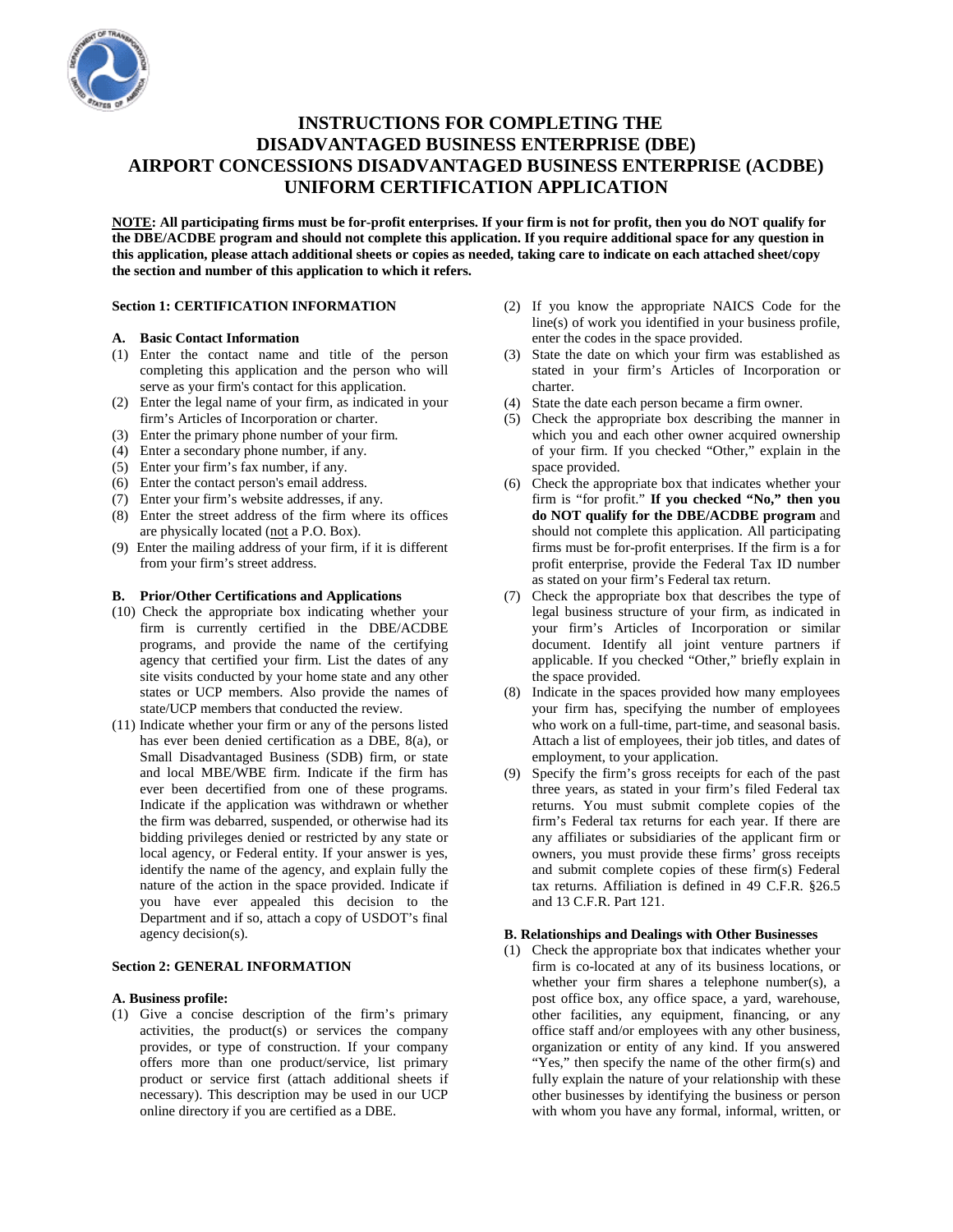

oral agreement. Provide an explanation of any items shared with other firms in the space provided.

- (2) Check the appropriate box indicating whether any other firm currently has or had an ownership interest in your firm at present or at any time in the past. If you checked yes, please explain.
- (3) Check the appropriate box that indicates whether at present or at any time in the past your firm:
- (a) ever existed under different ownership, a different type of ownership, or a different name;
- (b) existed as a subsidiary of any other firm;
- (c) existed as a partnership in which one or more of the partners are/were other firms;
- (d) owned any percentage of any other firm; and
- (e) had any subsidiaries of its own.
- (f) served as a subcontractor with another firm constituting more than 25% of your firm's receipts.

If you answered "Yes" to any of the questions in  $(3)(a-f)$ , you may be asked to explain the arrangement in detail.

#### **Section 3: MAJORITY OWNER INFORMATION**

Identify all individuals or holding companies with any ownership interest in your firm, providing the information requested below (if your firm has more than one owner, provide completed copies of this section for each owner):

#### **A. Identify the majority owner of the firm holding 51% or more ownership interest**

- (1) Enter the full name of the owner.
- (2) Enter his/her title or position within your firm.
- (3) Give his/her home phone number.
- (4) Enter his/her home (street) address.
- (5) Indicate this owner's gender.
- (6) Identify the owner's ethnic group membership. If you checked "Other," specify this owner's ethnic group/identity not otherwise listed.
- (7) Check the appropriate box to indicate whether this owner is a U.S. citizen or a lawfully admitted permanent resident. If this owner is neither a U.S. citizen nor a lawfully admitted permanent resident of the U.S., then this owner is NOT eligible for certification as a DBE owner.
- (8) Enter the number of years during which this owner has been an owner of your firm.
- (9) Indicate the percentage of the total ownership this person holds and the date acquired, including (if appropriate), the class of stock owned.
- (10) Indicate the dollar value of this owner's initial investment to acquire an ownership interest in your firm, broken down by cash, real estate, equipment, and/or other investment. Describe how you acquired your business and attach documentation substantiating this investment.

#### **B. Additional Owner Information**

- (1) Describe the familial relationship of this owner to each other owner of your firm and employees.
- (2) Indicate whether this owner performs a management or supervisory function for any other business. If you

checked "Yes," state the name of the other business and this owner's function/title held in that business.

(3) (a) Check the appropriate box that indicates whether this owner owns or works for any other firm(s) that has any relationship with your firm. If you checked "Yes," identify the name of the other business, the nature of the business relationship, and the owner's function at the firm. (b) If the owner works for any other firm, non-profit

organization, or is engaged in any other activity more than 10 hours per week, please identify this activity.

- (4) (a) Provide the personal net worth of the owner applying for certification in the space provided. Complete and attach the accompanying "Personal Net Worth Statement for DBE/ACDBE Program Eligibility" with your application. Note, complete this section and accompanying statement only for each owner applying for DBE qualification (i.e., for each owner claiming to be socially and economically disadvantaged).
- (b) Check the appropriate box that indicates whether any trust has been created for the benefit of the disadvantaged owner(s). If you answered "Yes," you may be asked to provide a copy of the trust instrument.
- (5)Check the appropriate to indicate whether any of your immediate family members, managers, or employees, own, manage, or are associated with another company. Immediate family member is defined in 49 C.F.R. §26.5. If you answered "Yes," provide the name of each person, your relationship to them, the name of the company, the type of business, and whether they own or manage the company.

#### **Section 4: CONTROL**

#### **A. Identify the firm's Officers and Board of Directors**

- (1) In the space provided, state the name, title, date of appointment, ethnicity, and gender of each officer.
- (2) In the space provided, state the name, title, date of appointment, ethnicity, and gender of each individual serving on your firm's Board of Directors.
- (3) Check the appropriate box to indicate whether any of your firm's officers and/or directors listed above performs a management or supervisory function for any other business. If you answered "Yes," identify each person by name, his/her title, the name of the other business in which s/he is involved, and his/her function performed in that other business.
- (4) Check the appropriate box that indicates whether any of your firm's officers and/or directors listed above own or work for any other firm(s) that has a relationship with your firm. (e.g., ownership interest, shared office space, financial investments, equipment leases, personnel sharing, etc.) If you answered "Yes," identify the name of the firm, the individual's name, and the nature of his/her business relationship with that other firm.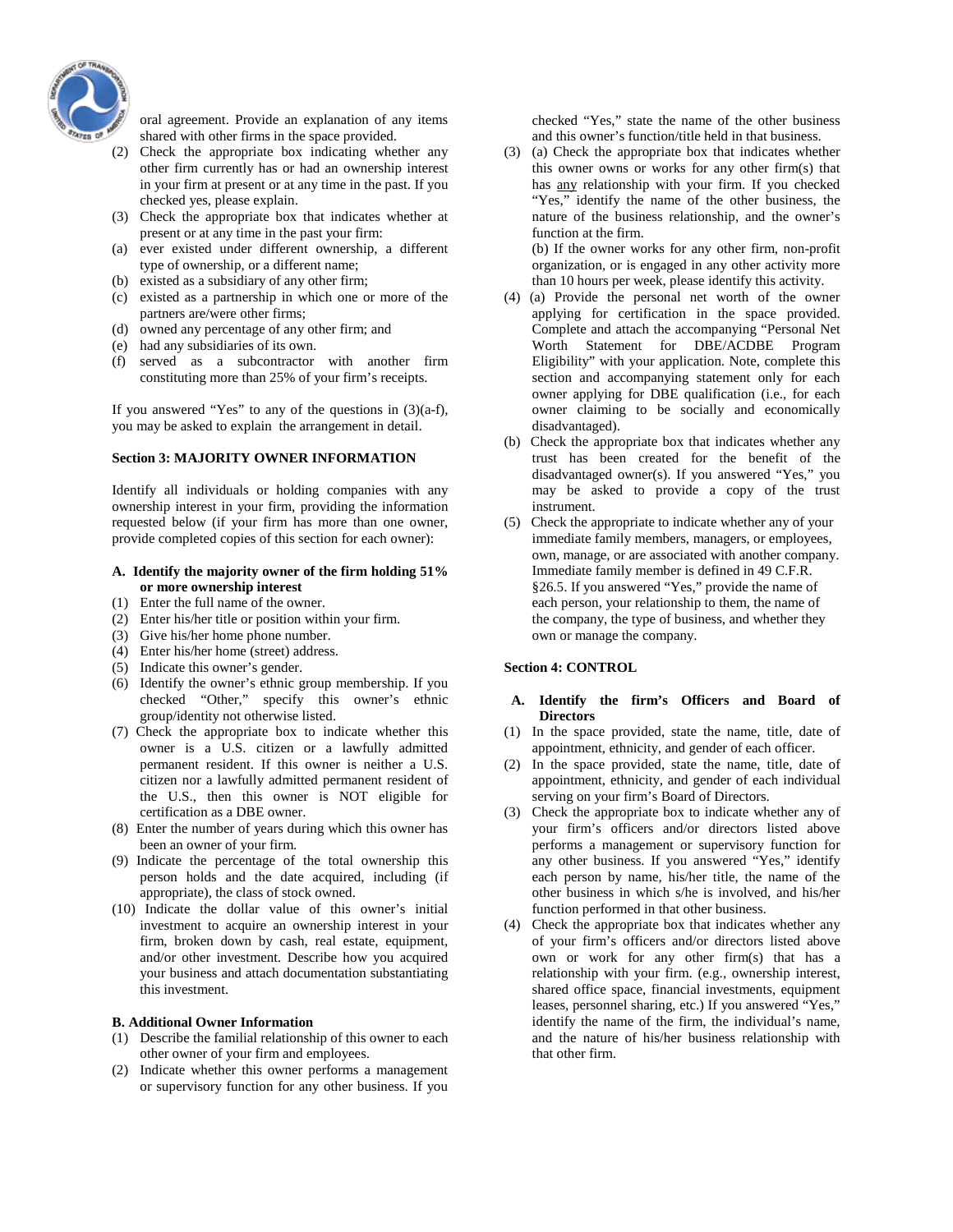

#### **B. Duties of Owners, Officers, Directors, Managers and Key Personnel**

(1), (2) Specify the roles of the majority and minority owners, directors, officers, and managers, and key personnel who control the functions listed for the business. Submit résumés for each owner and non-owner identified below. State the name of the individual, title, race and gender and percentage ownership if any. Circle the frequency of each person's involvement as follows: "always, frequently, seldom, or never" in each area.

Indicate whether any of the persons listed in this section perform a management or supervisory function for any other business. Identify the person, business, and their title/function. Identify if any of the persons listed above own or work for any other firm(s) that has a relationship with this firm (e.g. ownership interest, shared office space, financial investment, equipment, leases, personnel sharing, etc.) If you answered "Yes," describe the nature of his/her business relationship with that other firm.

**C. Inventory:** Indicate firm inventory in these categories:

#### **(1) Equipment and Vehicles**

State the make and model, and current dollar value of each piece of equipment and motor vehicle held and/or used by your firm. Indicate whether each piece is either owned or leased by your firm or owner, whether it is used as collateral, and where this item is stored.

#### **(2) Office Space**

State the street address of each office space held and/or used by your firm. Indicate whether your firm or owner owns or leases the office space and the current dollar value of that property or its lease.

#### **(3) Storage Space**

State the street address of each storage space held and/or used by your firm. Indicate whether your firm or owner owns or leases the storage space and the current dollar value of that property or its lease. Provide a signed lease agreement for each property.

#### **D. Does your firm rely on any other firm for management functions or employee payroll?**

Check the appropriate box that indicates whether your firm relies on any other firm for management functions or for employee payroll. If you answered "Yes," you may be asked to explain the nature of that reliance and the extent to which the other firm carries out such functions.

#### **E. Financial / Banking Information**

Banking Information. State the name, City and State of your firm's bank. In the space provided, identify the persons able to sign checks on this account. Provide bank authorization and signature cards

Bonding Information. State your firm's bonding limits (in dollars), specifying both the aggregate and project limits.

#### **F. Sources, amounts, and purposes of money loaned to your firm, including the names of persons or firms guaranteeing the loan.**

State the name and address of each source, the name of person securing the loan, original dollar amount and the current balance of each loan, and the purpose for which each loan was made to your firm. Provide copies of signed loan agreements and security agreements

#### **G. Contributions or transfers of assets to/from your firm and to/from any of its owners or another individual over the past two years:**

Indicate in the spaces provided, the type of contribution or asset that was transferred, its current dollar value, the person or firm from whom it was transferred, the person or firm to whom it was transferred, the relationship between the two persons and/or firms, and the date of the transfer.

#### **H. Current licenses/permits held by any owner or employee of your firm.**

List the name of each person in your firm who holds a professional license or permit, the type of permit or license, the expiration date of the permit or license, and issuing State of the license or permit. Attach copies of licenses, license renewal forms, permits, and haul authority forms.

#### **I. Largest contracts completed by your firm in the past three years, if any.**

List the name of each owner or contractor for each contract, the name and location of the projects under each contract, the type of work performed on each contract, and the dollar value of each contract.

#### **J. Largest active jobs on which your firm is currently working.**

For each active job listed, state the name of the prime contractor and the project number, the location, the type of work performed, the project start date, the anticipated completion date, and the dollar value of the contract.

#### **AIRPORT CONCESSION (ACDBE) APPLICANTS**

Identify the concession space, address and location at the airport, the value of the property or lease, and fees/lease payments paid to the airport. Provide information concerning any other airport concession businesses the applicant firm or any affiliate owns and/or operates, including name, location, type of concession, and start date of the concession enterprise.

#### **AFFIDAVIT & SIGNATURE**

The Affidavit of Certification must accompany your application for certification. Carefully read the attached affidavit in its entirety. Fill in the required information for each blank space, and sign and date the affidavit in the presence of a Notary Public, who must then notarize the form.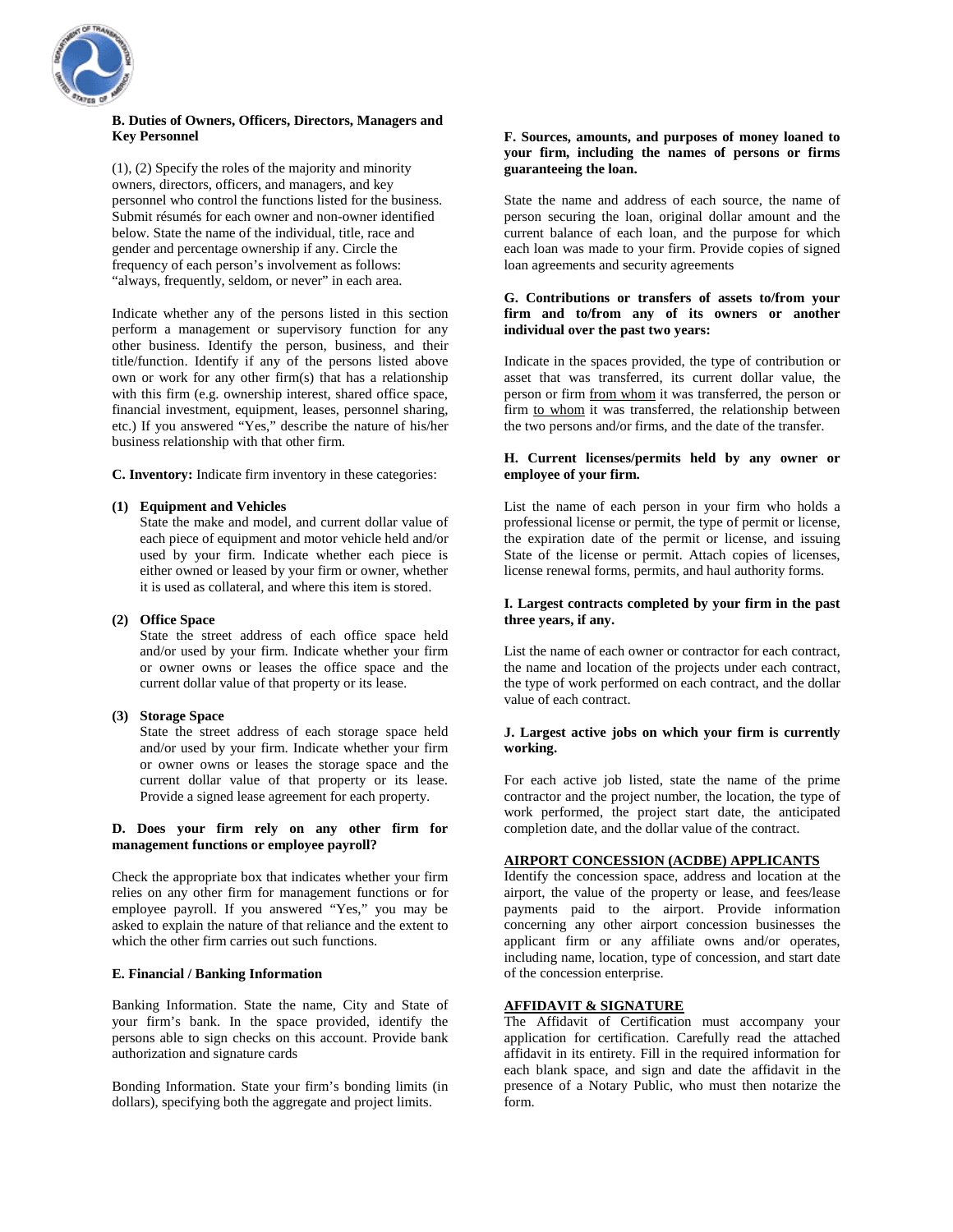| (3) Phone #: (__) ______ - ________ (4) Other Phone #: (___) _____ - _____ (5) Fax #: (___) ______ - _____                                                                                                                                                                                                                                                                                                                                                                                                                                                                                                                                                                                                                                                                                                                                                    |       |                                                                       |        |                                                                                                                                                                                                                                                                                                                                                                                                                                          |  |  |  |  |  |
|---------------------------------------------------------------------------------------------------------------------------------------------------------------------------------------------------------------------------------------------------------------------------------------------------------------------------------------------------------------------------------------------------------------------------------------------------------------------------------------------------------------------------------------------------------------------------------------------------------------------------------------------------------------------------------------------------------------------------------------------------------------------------------------------------------------------------------------------------------------|-------|-----------------------------------------------------------------------|--------|------------------------------------------------------------------------------------------------------------------------------------------------------------------------------------------------------------------------------------------------------------------------------------------------------------------------------------------------------------------------------------------------------------------------------------------|--|--|--|--|--|
|                                                                                                                                                                                                                                                                                                                                                                                                                                                                                                                                                                                                                                                                                                                                                                                                                                                               |       |                                                                       |        |                                                                                                                                                                                                                                                                                                                                                                                                                                          |  |  |  |  |  |
| (8) Street address of firm $(No\ P.O. \ Box)$ :                                                                                                                                                                                                                                                                                                                                                                                                                                                                                                                                                                                                                                                                                                                                                                                                               | City: | <b>County/Parish:</b>                                                 | State: | Zip:                                                                                                                                                                                                                                                                                                                                                                                                                                     |  |  |  |  |  |
| (9) Mailing address of firm (if different):                                                                                                                                                                                                                                                                                                                                                                                                                                                                                                                                                                                                                                                                                                                                                                                                                   | City: | <b>County/Parish:</b>                                                 | State: | Zip:<br>$\frac{1}{\sqrt{1-\frac{1}{2}}}\cdot\frac{1}{\sqrt{1-\frac{1}{2}}}\cdot\frac{1}{\sqrt{1-\frac{1}{2}}}\cdot\frac{1}{\sqrt{1-\frac{1}{2}}}\cdot\frac{1}{\sqrt{1-\frac{1}{2}}}\cdot\frac{1}{\sqrt{1-\frac{1}{2}}}\cdot\frac{1}{\sqrt{1-\frac{1}{2}}}\cdot\frac{1}{\sqrt{1-\frac{1}{2}}}\cdot\frac{1}{\sqrt{1-\frac{1}{2}}}\cdot\frac{1}{\sqrt{1-\frac{1}{2}}}\cdot\frac{1}{\sqrt{1-\frac{1}{2}}}\cdot\frac{1}{\sqrt{1-\frac{1}{2}}$ |  |  |  |  |  |
| <b>B. Prior/Other Certifications and Applications</b>                                                                                                                                                                                                                                                                                                                                                                                                                                                                                                                                                                                                                                                                                                                                                                                                         |       |                                                                       |        |                                                                                                                                                                                                                                                                                                                                                                                                                                          |  |  |  |  |  |
| (10) Is your firm currently certified for any of the following U.S. DOT programs?<br>$\Box$ DBE $\Box$ ACDBE Names of certifying agencies:                                                                                                                                                                                                                                                                                                                                                                                                                                                                                                                                                                                                                                                                                                                    |       |                                                                       |        |                                                                                                                                                                                                                                                                                                                                                                                                                                          |  |  |  |  |  |
| ⊗ If you are certified in your home state as a DBE/ACDBE, you do not have to complete this application for other states.<br>Ask your state UCP about the interstate certification process.                                                                                                                                                                                                                                                                                                                                                                                                                                                                                                                                                                                                                                                                    |       |                                                                       |        |                                                                                                                                                                                                                                                                                                                                                                                                                                          |  |  |  |  |  |
|                                                                                                                                                                                                                                                                                                                                                                                                                                                                                                                                                                                                                                                                                                                                                                                                                                                               |       |                                                                       |        |                                                                                                                                                                                                                                                                                                                                                                                                                                          |  |  |  |  |  |
|                                                                                                                                                                                                                                                                                                                                                                                                                                                                                                                                                                                                                                                                                                                                                                                                                                                               |       |                                                                       |        |                                                                                                                                                                                                                                                                                                                                                                                                                                          |  |  |  |  |  |
|                                                                                                                                                                                                                                                                                                                                                                                                                                                                                                                                                                                                                                                                                                                                                                                                                                                               |       |                                                                       |        |                                                                                                                                                                                                                                                                                                                                                                                                                                          |  |  |  |  |  |
|                                                                                                                                                                                                                                                                                                                                                                                                                                                                                                                                                                                                                                                                                                                                                                                                                                                               |       |                                                                       |        |                                                                                                                                                                                                                                                                                                                                                                                                                                          |  |  |  |  |  |
| (a) Denied certification or decertified as a DBE, ACDBE, 8(a), SDB, MBE/WBE firm? $\Box$ Yes $\Box$ No<br>(b) Withdrawn an application for these programs, or debarred or suspended or otherwise had bidding privileges<br>denied or restricted by any state or local agency, or Federal entity? $\Box$ Yes $\Box$ No                                                                                                                                                                                                                                                                                                                                                                                                                                                                                                                                         |       |                                                                       |        |                                                                                                                                                                                                                                                                                                                                                                                                                                          |  |  |  |  |  |
|                                                                                                                                                                                                                                                                                                                                                                                                                                                                                                                                                                                                                                                                                                                                                                                                                                                               |       |                                                                       |        |                                                                                                                                                                                                                                                                                                                                                                                                                                          |  |  |  |  |  |
|                                                                                                                                                                                                                                                                                                                                                                                                                                                                                                                                                                                                                                                                                                                                                                                                                                                               |       | <b>Section 2: GENERAL INFORMATION</b>                                 |        |                                                                                                                                                                                                                                                                                                                                                                                                                                          |  |  |  |  |  |
|                                                                                                                                                                                                                                                                                                                                                                                                                                                                                                                                                                                                                                                                                                                                                                                                                                                               |       |                                                                       |        |                                                                                                                                                                                                                                                                                                                                                                                                                                          |  |  |  |  |  |
|                                                                                                                                                                                                                                                                                                                                                                                                                                                                                                                                                                                                                                                                                                                                                                                                                                                               |       |                                                                       |        |                                                                                                                                                                                                                                                                                                                                                                                                                                          |  |  |  |  |  |
| List the dates of any site visits conducted by your home state and any other states or UCP members:<br>Date __/ __/ __ State/UCP Member: ______________ Date __/ __/ __ State/UCP Member: ________________<br>(11) Indicate whether the firm or any persons listed in this application have ever been:<br>If yes, explain the nature of the action. (If you appealed the decision to DOT or another agency, attach a copy of the decision,<br><b>A. Business Profile:</b> (1) Give a concise description of the firm's primary activities and the product(s) or service(s)<br>it provides. If your company offers more than one product/service, list the primary product or service first. Please<br>use additional paper if necessary. This description may be used in our database and the UCP online directory if you<br>are certified as a DBE or ACDBE. |       |                                                                       |        |                                                                                                                                                                                                                                                                                                                                                                                                                                          |  |  |  |  |  |
|                                                                                                                                                                                                                                                                                                                                                                                                                                                                                                                                                                                                                                                                                                                                                                                                                                                               |       |                                                                       |        |                                                                                                                                                                                                                                                                                                                                                                                                                                          |  |  |  |  |  |
| (3) This firm was established on $\frac{1}{\sqrt{1-\frac{1}{2}}}$                                                                                                                                                                                                                                                                                                                                                                                                                                                                                                                                                                                                                                                                                                                                                                                             |       | (4) I/We have owned this firm since: $\frac{1}{\sqrt{1-\frac{1}{2}}}$ |        |                                                                                                                                                                                                                                                                                                                                                                                                                                          |  |  |  |  |  |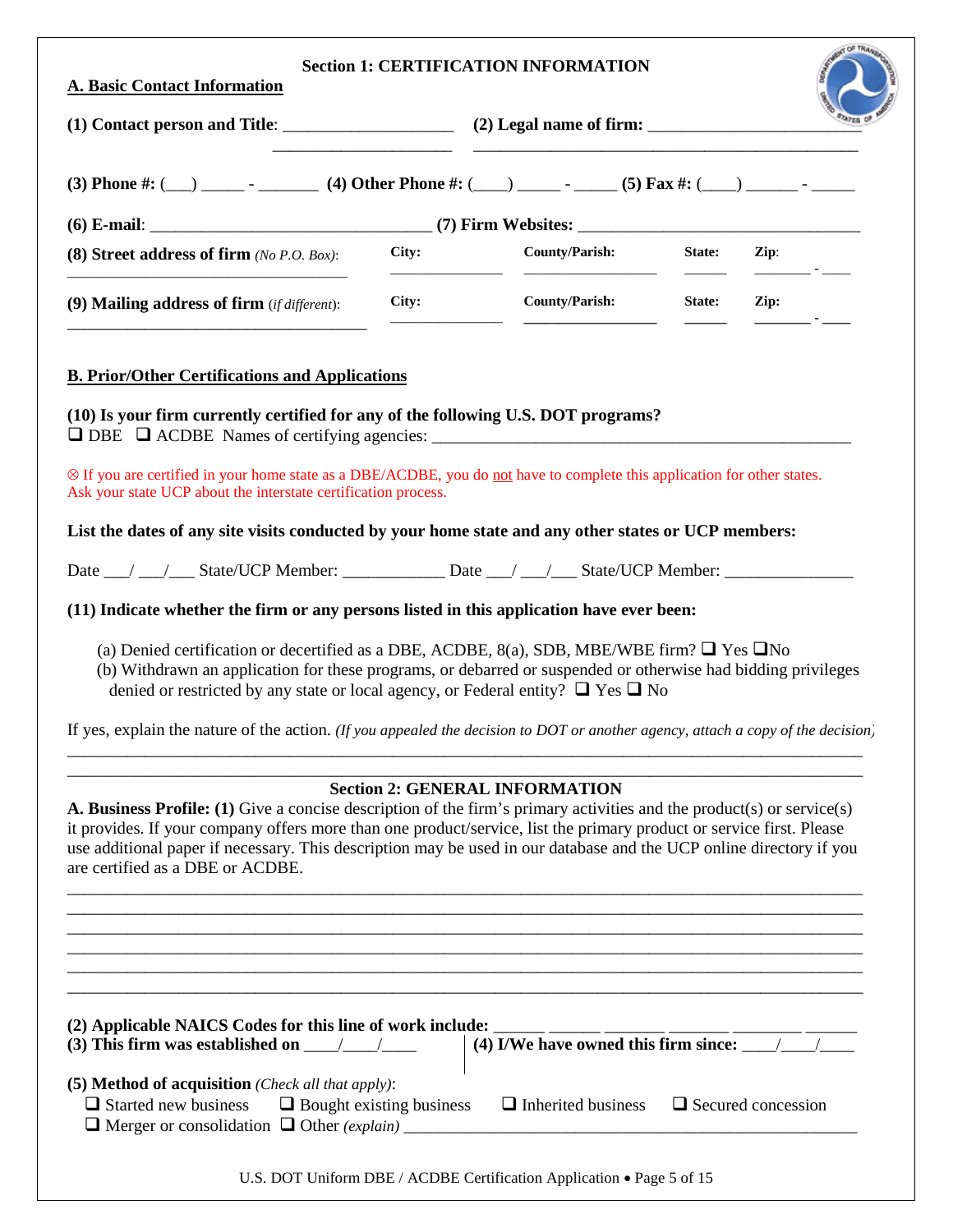| Federal Tax ID#                                                                                                                                                                                                                                                                                             | (6) Is your firm "for profit"? $\Box$ Yes $\Box$ No $\rightarrow$ $\otimes$ STOP! If your firm is NOT for-profit, then you do NOT<br>qualify for this program and should not fill out this application. |  |
|-------------------------------------------------------------------------------------------------------------------------------------------------------------------------------------------------------------------------------------------------------------------------------------------------------------|---------------------------------------------------------------------------------------------------------------------------------------------------------------------------------------------------------|--|
| (7) Type of Legal Business Structure: (check all that apply):<br>$\Box$ Sole Proprietorship<br>$\Box$ Partnership<br>$\Box$ Limited Liability Company<br>$\Box$ Applying as an ACDBE                                                                                                                        | $\Box$ Limited Liability Partnership<br>$\Box$ Corporation                                                                                                                                              |  |
| (Provide a list of employees, their job titles, and dates of employment, to your application).                                                                                                                                                                                                              |                                                                                                                                                                                                         |  |
| (9) Specify the firm's gross receipts for the last 3 years. (Submit complete copies of the firm's Federal tax returns for<br>each year. If there are affiliates or subsidiaries of the applicant firm or owners, you must submit complete copies of these<br>firms' Federal tax returns).                   |                                                                                                                                                                                                         |  |
| Year _________ Gross Receipts of Applicant Firm \$ ________________ Gross Receipts of Affiliate Firms \$                                                                                                                                                                                                    |                                                                                                                                                                                                         |  |
| Year ________ Gross Receipts of Applicant Firm \$_____________Gross Receipts of Affiliate Firms \$_________                                                                                                                                                                                                 |                                                                                                                                                                                                         |  |
| Year _________ Gross Receipts of Applicant Firm \$ _______________ Gross Receipts of Affiliate Firms \$                                                                                                                                                                                                     |                                                                                                                                                                                                         |  |
|                                                                                                                                                                                                                                                                                                             |                                                                                                                                                                                                         |  |
| <b>B. Relationships and Dealings with Other Businesses</b>                                                                                                                                                                                                                                                  |                                                                                                                                                                                                         |  |
|                                                                                                                                                                                                                                                                                                             | If Yes, explain the nature of your relationship with these other businesses by identifying the business or person with whom you                                                                         |  |
|                                                                                                                                                                                                                                                                                                             |                                                                                                                                                                                                         |  |
| have any formal, informal, written, or oral agreement. Also detail the items shared.<br>(2) Has any other firm had an ownership interest in your firm at present or at any time in the past?                                                                                                                |                                                                                                                                                                                                         |  |
| (a) Ever existed under different ownership, a different type of ownership, or a different name? $\Box$ Yes $\Box$ No<br>(b) Existed as a subsidiary of any other firm? $\Box$ Yes $\Box$ No<br>(c) Existed as a partnership in which one or more of the partners are/were other firms? $\Box$ Yes $\Box$ No |                                                                                                                                                                                                         |  |
| (d) Owned any percentage of any other firm? $\Box$ Yes $\Box$ No<br>(e) Had any subsidiaries? $\Box$ Yes $\Box$ No                                                                                                                                                                                          |                                                                                                                                                                                                         |  |
| (3) At present, or at any time in the past, has your firm:<br>(f) Served as a subcontractor with another firm constituting more than 25% of your firm's receipts? $\Box$ Yes $\Box$ No                                                                                                                      |                                                                                                                                                                                                         |  |

U.S. DOT Uniform DBE/ACDBE Certification Application • Page 6 of 14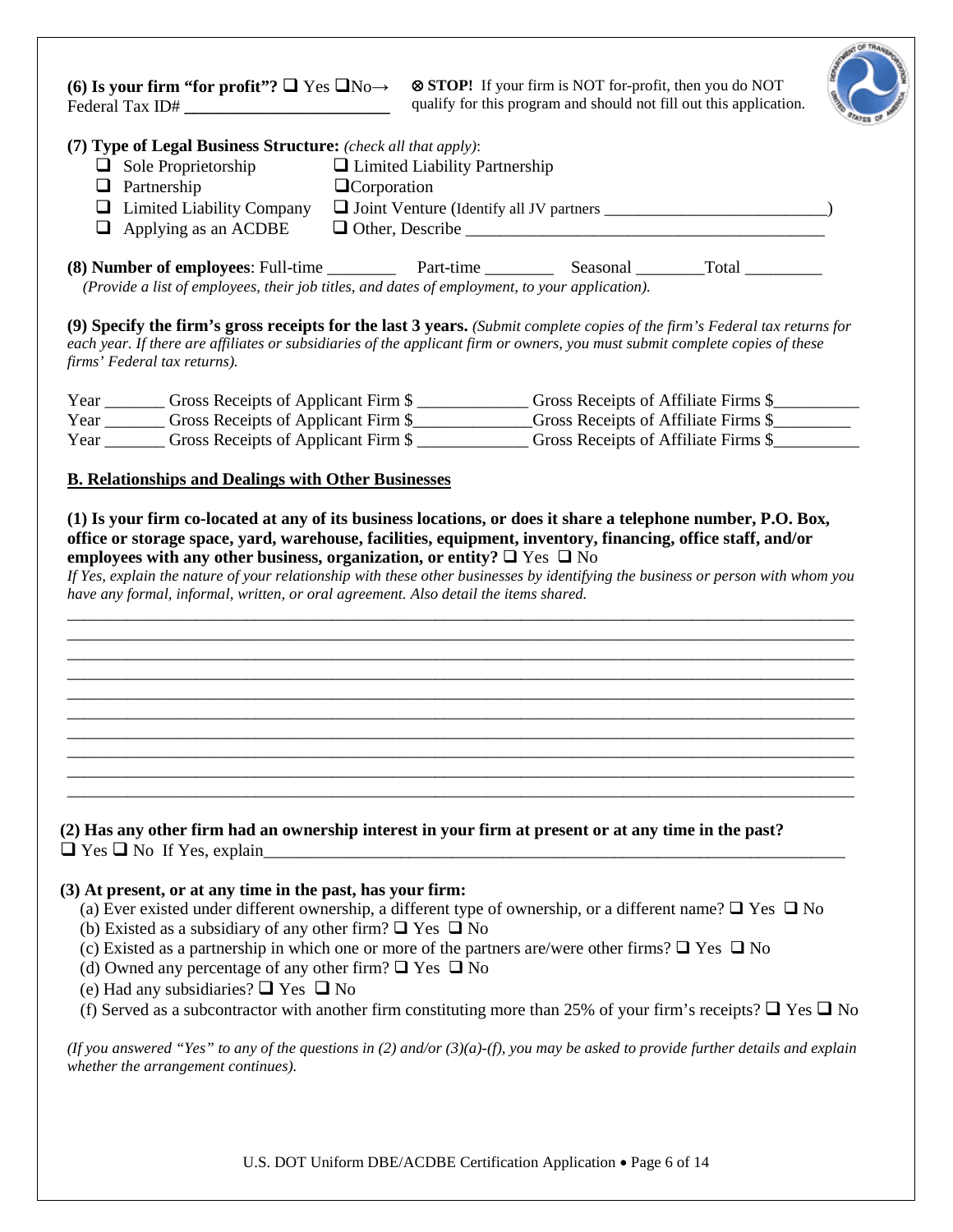## **Section 3: MAJORITY OWNER INFORMATION**



**A. Identify the majority owner of the firm holding 51% or more ownership interest.** 

| (1) Full Name:                                                                                                                                                                                                                                                                                                                                                                                                                                                                                                                                                                                                                                                                                                                             | $(2)$ Title: | <u> 1980 - Johann Stoff, fransk politik (d. 1980)</u>                                                          | $\left($ | (3) Home Phone #:                               | ) _____ - _______________________         |
|--------------------------------------------------------------------------------------------------------------------------------------------------------------------------------------------------------------------------------------------------------------------------------------------------------------------------------------------------------------------------------------------------------------------------------------------------------------------------------------------------------------------------------------------------------------------------------------------------------------------------------------------------------------------------------------------------------------------------------------------|--------------|----------------------------------------------------------------------------------------------------------------|----------|-------------------------------------------------|-------------------------------------------|
| (4) Home Address (Street and Number):                                                                                                                                                                                                                                                                                                                                                                                                                                                                                                                                                                                                                                                                                                      |              | City:                                                                                                          |          | State:                                          | Zip:                                      |
| (5) Gender: $\Box$ Male $\Box$ Female<br>(6) Ethnic group membership (Check all that apply):                                                                                                                                                                                                                                                                                                                                                                                                                                                                                                                                                                                                                                               |              | (8) Number of years as owner: ______<br>(9) Percentage owned: ___________ %<br>Class of stock owned: _________ |          |                                                 |                                           |
| $\Box$ Black $\Box$ Hispanic<br>$\Box$ Asian Pacific $\Box$ Native American<br>$\Box$ Subcontinent Asian                                                                                                                                                                                                                                                                                                                                                                                                                                                                                                                                                                                                                                   |              | $(10)$ Initial investment to Type<br>acquire ownership<br>interest in firm:                                    |          | Cash<br>Real Estate \$<br>Equipment \$<br>Other | Dollar Value                              |
| (7) U.S. Citizenship:                                                                                                                                                                                                                                                                                                                                                                                                                                                                                                                                                                                                                                                                                                                      |              | Describe how you acquired your business:                                                                       |          |                                                 |                                           |
| $\Box$ U.S. Citizen<br>Lawfully Admitted Permanent Resident                                                                                                                                                                                                                                                                                                                                                                                                                                                                                                                                                                                                                                                                                |              | ❏<br>Started business myself<br>$\Box$<br>$\Box$<br>❏<br>❏                                                     |          |                                                 | I bought it from:<br>I inherited it from: |
|                                                                                                                                                                                                                                                                                                                                                                                                                                                                                                                                                                                                                                                                                                                                            |              | (Attach documentation substantiating your investment)                                                          |          |                                                 |                                           |
|                                                                                                                                                                                                                                                                                                                                                                                                                                                                                                                                                                                                                                                                                                                                            |              |                                                                                                                |          |                                                 |                                           |
| (1) Describe familial relationship to other owners and employees:                                                                                                                                                                                                                                                                                                                                                                                                                                                                                                                                                                                                                                                                          |              |                                                                                                                |          |                                                 |                                           |
|                                                                                                                                                                                                                                                                                                                                                                                                                                                                                                                                                                                                                                                                                                                                            |              |                                                                                                                |          |                                                 |                                           |
|                                                                                                                                                                                                                                                                                                                                                                                                                                                                                                                                                                                                                                                                                                                                            |              |                                                                                                                |          |                                                 |                                           |
| <b>B.</b> Additional Owner Information<br>(2) Does this owner perform a management or supervisory function for any other business? $\Box$ Yes $\Box$ No<br>(3)(a) Does this owner own or work for any other firm(s) that has a relationship with this firm? (e.g., ownership<br>interest, shared office space, financial investments, equipment, leases, personnel sharing, etc.) $\Box$ Yes $\Box$ No<br>Identify the name of the business, and the nature of the relationship, and the owner's function at the firm:<br>(b) Does this owner work for any other firm, non-profit organization, or is engaged in any other activity<br>$(4)(a)$ What is the personal net worth of this disadvantaged owner applying for certification ? \$ |              |                                                                                                                |          |                                                 |                                           |
| (b) Has any trust been created for the benefit of this disadvantaged owner(s)? $\Box$ Yes $\Box$ No<br>(If Yes, you may be asked to provide a copy of the trust instrument).                                                                                                                                                                                                                                                                                                                                                                                                                                                                                                                                                               |              |                                                                                                                |          |                                                 |                                           |

U.S. DOT Uniform DBE/ACDBE Certification Application • Page 7 of 14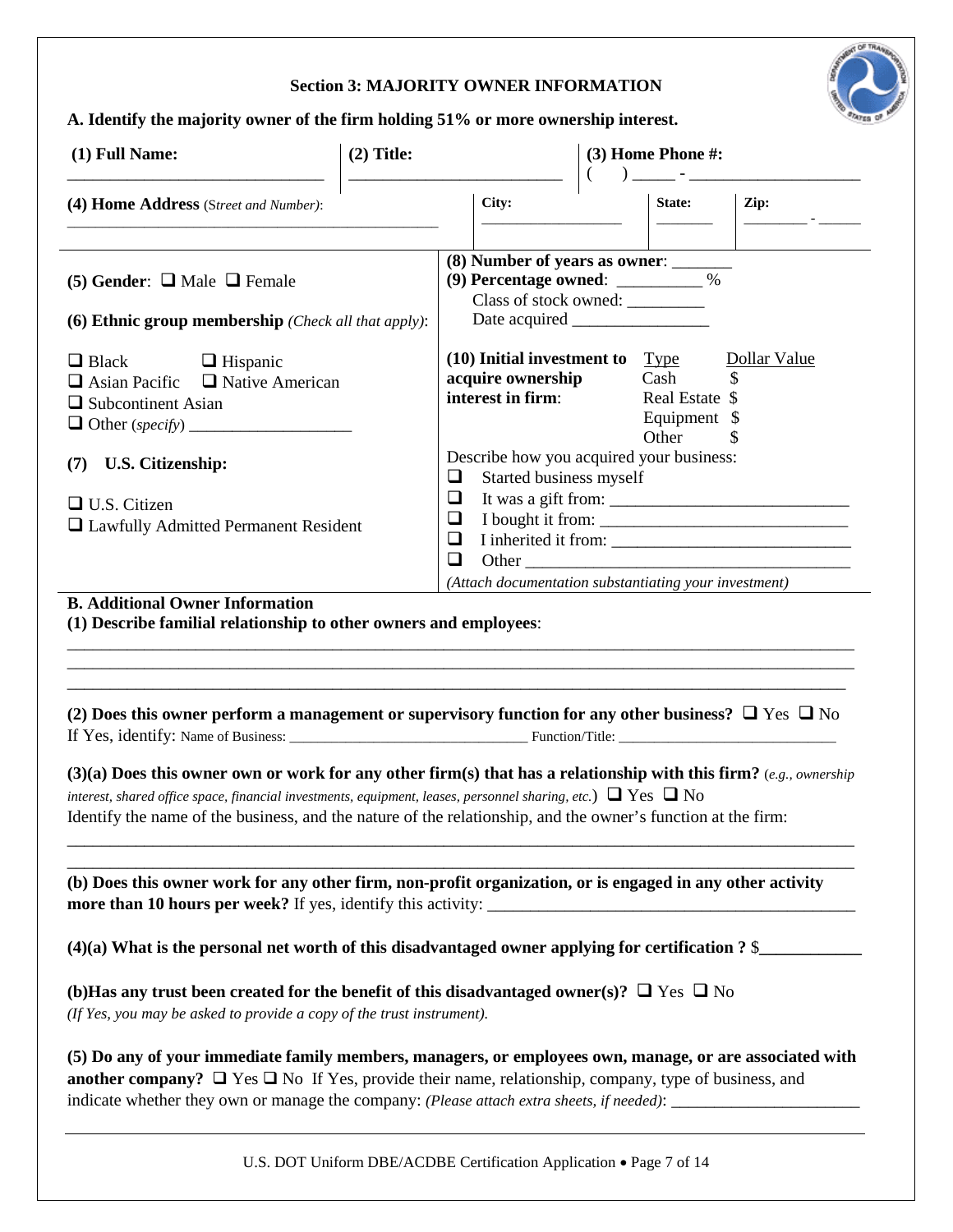## **Section 3: OWNER INFORMATION, Cont'd.**



**A. Identify all individuals, firms, or holding companies that hold LESS THAN 51% ownership interest in the firm** (*Attach separate sheets for each additional owner)*

| (1) Full Name:                                                                                                                                                                                                                                                                                                                                                                                                                                                               | $(2)$ Title:                    |                                                                                                                                                                                           | (3) Home Phone #: |                                                             |  |
|------------------------------------------------------------------------------------------------------------------------------------------------------------------------------------------------------------------------------------------------------------------------------------------------------------------------------------------------------------------------------------------------------------------------------------------------------------------------------|---------------------------------|-------------------------------------------------------------------------------------------------------------------------------------------------------------------------------------------|-------------------|-------------------------------------------------------------|--|
| (4) Home Address (Street and Number):                                                                                                                                                                                                                                                                                                                                                                                                                                        |                                 | City:                                                                                                                                                                                     |                   | Zip:<br>State:                                              |  |
| (5) Gender: $\Box$ Male $\Box$ Female<br>(6) Ethnic group membership (Check all that apply)<br>$\Box$ Black $\Box$ Hispanic<br>$\Box$ Asian Pacific $\Box$ Native American<br>$\Box$ Subcontinent Asian<br>(7) U.S. Citizenship:                                                                                                                                                                                                                                             |                                 | (8) Number of years as owner: _______<br>(9) Percentage owned: ________ %<br>Class of stock owned: _______<br>$(10)$ Initial investment to Type<br>acquire ownership<br>interest in firm: | Cash<br>Other     | Dollar Value<br>\$<br>Real Estate \$<br>Equipment \$<br>\$. |  |
| $\Box$ U.S. Citizen<br>□ Lawfully Admitted Permanent Resident<br><b>B.</b> Additional Owner Information<br>(1) Describe familial relationship to other owners and employees:                                                                                                                                                                                                                                                                                                 | ❏<br>$\Box$<br>❏<br>$\Box$<br>❏ | Describe how you acquired your business:<br>Started business myself<br>(Attach documentation substantiating your investment)                                                              |                   | I bought it from:                                           |  |
| (2) Does this owner perform a management or supervisory function for any other business? $\Box$ Yes $\Box$ No<br>(3)(a) Does this owner own or work for any other firm(s) that has a relationship with this firm? (e.g., ownership<br>interest, shared office space, financial investments, equipment, leases, personnel sharing, etc.) $\Box$ Yes $\Box$ No<br>Identify the name of the business, and the nature of the relationship, and the owner's function at the firm: |                                 |                                                                                                                                                                                           |                   |                                                             |  |
| (b) Does this owner work for any other firm, non-profit organization, or is engaged in any other activity                                                                                                                                                                                                                                                                                                                                                                    |                                 |                                                                                                                                                                                           |                   |                                                             |  |
| $(4)(a)$ What is the personal net worth of this disadvantaged owner applying for certification? \$                                                                                                                                                                                                                                                                                                                                                                           |                                 |                                                                                                                                                                                           |                   |                                                             |  |
| (b) Has any trust been created for the benefit of this disadvantaged owner(s)? $\Box$ Yes $\Box$ No<br>(If Yes, you may be asked to provide a copy of the trust instrument).                                                                                                                                                                                                                                                                                                 |                                 |                                                                                                                                                                                           |                   |                                                             |  |
| (5) Do any of your immediate family members, managers, or employees own, manage, or are associated<br>with another company? $\Box$ Yes $\Box$ No If Yes, provide their name, relationship, company, type of<br>business, and indicate whether they own or manage: (Please attach extra sheets, if needed): __________________                                                                                                                                                |                                 |                                                                                                                                                                                           |                   |                                                             |  |

U.S. DOT Uniform DBE/ACDBE Certification Application • Page 8 of 14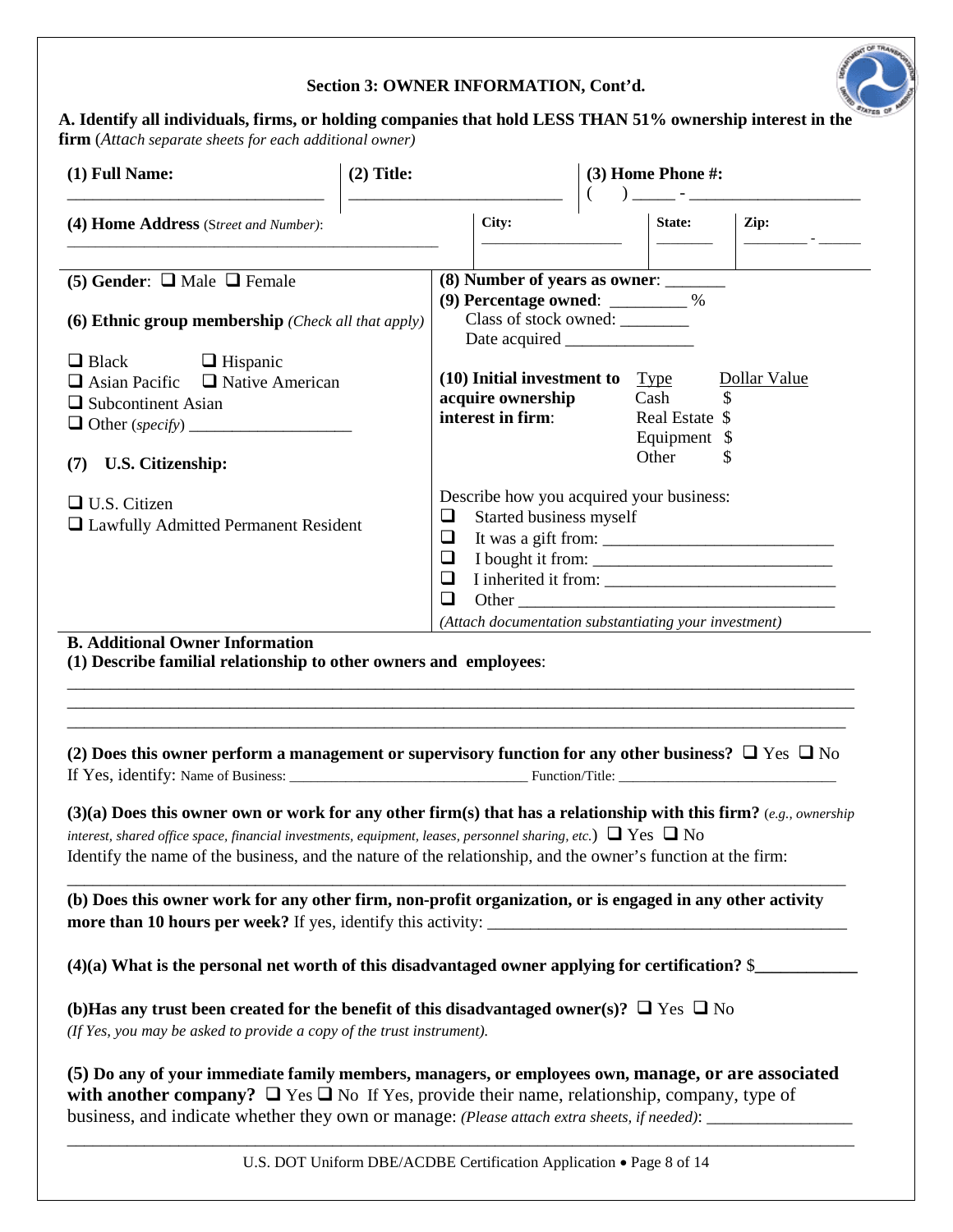## **Section 4: CONTROL**



## **A. Identify your firm's Officers and Board of Directors** *(If additional space is required, attach a separate sheet)*:

|                               | <b>Name</b> | <b>Title</b> | Date<br>Appointed | Ethnicity | Gender |
|-------------------------------|-------------|--------------|-------------------|-----------|--------|
| $(1)$ Officers of the Company | (a)         |              |                   |           |        |
|                               | (b)         |              |                   |           |        |
|                               | (c)         |              |                   |           |        |
|                               | (d)         |              |                   |           |        |
| (2) Board of Directors        | (a)         |              |                   |           |        |
|                               | (b)         |              |                   |           |        |
|                               | (c)         |              |                   |           |        |
|                               | (d)         |              |                   |           |        |

## **(3) Do any of the persons listed above perform a management or supervisory function for any other business?**   $\Box$  <br> Yes  $\Box$  <br> No If Yes, identify for each:

| Title:    |
|-----------|
| Function: |
|           |
| Title:    |
| Function: |
|           |

### **(4) Do any of the persons listed in section A above own or work for any other firm(s) that has a relationship**

**with this firm**? (*e.g., ownership interest, shared office space, financial investments, equipment, leases, personnel sharing, etc.*)  $\Box$  Yes  $\Box$  No If Yes, identify for each:

| Eirm<br>________ | ______<br>_______ |
|------------------|-------------------|
| ורו<br>__        |                   |

## **B. Duties of Owners, Officers, Directors, Managers, and Key Personnel**

**1.** *(Identify your firm's management personnel who control your firm in the following areas (Attach separate sheets as needed).* 

|                                         |                                           | Majority Owner (51% or more)                             |  |                |        |   |  | Minority Owner (49% or less) |                                                                                                                                                                                                                                                                                                                                                                                                                          |        |                |   |  |   |  |   |  |
|-----------------------------------------|-------------------------------------------|----------------------------------------------------------|--|----------------|--------|---|--|------------------------------|--------------------------------------------------------------------------------------------------------------------------------------------------------------------------------------------------------------------------------------------------------------------------------------------------------------------------------------------------------------------------------------------------------------------------|--------|----------------|---|--|---|--|---|--|
| $A =$ Always                            | $S =$ Seldom                              | Name: $\frac{1}{\sqrt{1-\frac{1}{2}} \cdot \frac{1}{2}}$ |  |                |        |   |  |                              | Name: $\frac{1}{\sqrt{1-\frac{1}{2}}}\frac{1}{\sqrt{1-\frac{1}{2}}}\frac{1}{\sqrt{1-\frac{1}{2}}}\frac{1}{\sqrt{1-\frac{1}{2}}}\frac{1}{\sqrt{1-\frac{1}{2}}}\frac{1}{\sqrt{1-\frac{1}{2}}}\frac{1}{\sqrt{1-\frac{1}{2}}}\frac{1}{\sqrt{1-\frac{1}{2}}}\frac{1}{\sqrt{1-\frac{1}{2}}}\frac{1}{\sqrt{1-\frac{1}{2}}}\frac{1}{\sqrt{1-\frac{1}{2}}}\frac{1}{\sqrt{1-\frac{1}{2}}}\frac{1}{\sqrt{1-\frac{1}{2}}}\frac{1}{\$ |        |                |   |  |   |  |   |  |
| $F = Frequently$                        | $N =$ Never                               |                                                          |  |                | Title: |   |  |                              |                                                                                                                                                                                                                                                                                                                                                                                                                          | Title: |                |   |  |   |  |   |  |
|                                         |                                           |                                                          |  | Percent Owned: |        |   |  |                              |                                                                                                                                                                                                                                                                                                                                                                                                                          |        | Percent Owned: |   |  |   |  |   |  |
| Sets policy for company direction/scope |                                           | A                                                        |  | F              |        |   |  | N                            |                                                                                                                                                                                                                                                                                                                                                                                                                          |        |                | F |  | S |  | N |  |
| of operations                           |                                           |                                                          |  |                |        |   |  |                              |                                                                                                                                                                                                                                                                                                                                                                                                                          |        |                |   |  |   |  |   |  |
| Bidding and estimating                  |                                           | A                                                        |  | F              |        | S |  | N                            |                                                                                                                                                                                                                                                                                                                                                                                                                          | A      |                | F |  | S |  | N |  |
| Major purchasing decisions              |                                           | A                                                        |  | F              |        | S |  | N                            |                                                                                                                                                                                                                                                                                                                                                                                                                          | A      |                | F |  | S |  | N |  |
| Marketing and sales                     |                                           | A                                                        |  | F              |        | S |  | N                            |                                                                                                                                                                                                                                                                                                                                                                                                                          | A      |                | F |  | S |  | N |  |
| Supervises field operations             |                                           | A                                                        |  | F              |        | S |  | N                            |                                                                                                                                                                                                                                                                                                                                                                                                                          | A      |                | F |  | S |  | N |  |
| Attend bid opening and lettings         |                                           | A                                                        |  | F              |        | S |  | N                            |                                                                                                                                                                                                                                                                                                                                                                                                                          | A      |                | F |  | S |  | N |  |
| Perform office management (billing,     |                                           | A                                                        |  | F              |        |   |  | N                            |                                                                                                                                                                                                                                                                                                                                                                                                                          | A      |                | F |  | S |  | N |  |
| accounts receivable/payable, etc.)      |                                           |                                                          |  |                |        |   |  |                              |                                                                                                                                                                                                                                                                                                                                                                                                                          |        |                |   |  |   |  |   |  |
| Hires and fires management staff        |                                           | A                                                        |  | F              |        | S |  | N                            |                                                                                                                                                                                                                                                                                                                                                                                                                          | A      |                | F |  | S |  | N |  |
| Hire and fire field staff or crew       |                                           | A                                                        |  | F              |        | S |  | N                            |                                                                                                                                                                                                                                                                                                                                                                                                                          | A      |                | F |  | S |  | N |  |
|                                         | Designates profits spending or investment | F<br>S<br>$\mathbf{A}$<br>N                              |  |                |        | F |  | S                            |                                                                                                                                                                                                                                                                                                                                                                                                                          | N      |                |   |  |   |  |   |  |
| Obligates business by contract/credit   |                                           | A                                                        |  | F              |        | S |  | N                            |                                                                                                                                                                                                                                                                                                                                                                                                                          | A      |                | F |  | S |  | N |  |
| Purchase equipment                      |                                           | A                                                        |  | F              |        | S |  | N                            |                                                                                                                                                                                                                                                                                                                                                                                                                          | A      |                | F |  | S |  | N |  |
| Signs business checks                   |                                           | A                                                        |  | F              |        | S |  | N                            |                                                                                                                                                                                                                                                                                                                                                                                                                          |        |                | F |  | S |  | N |  |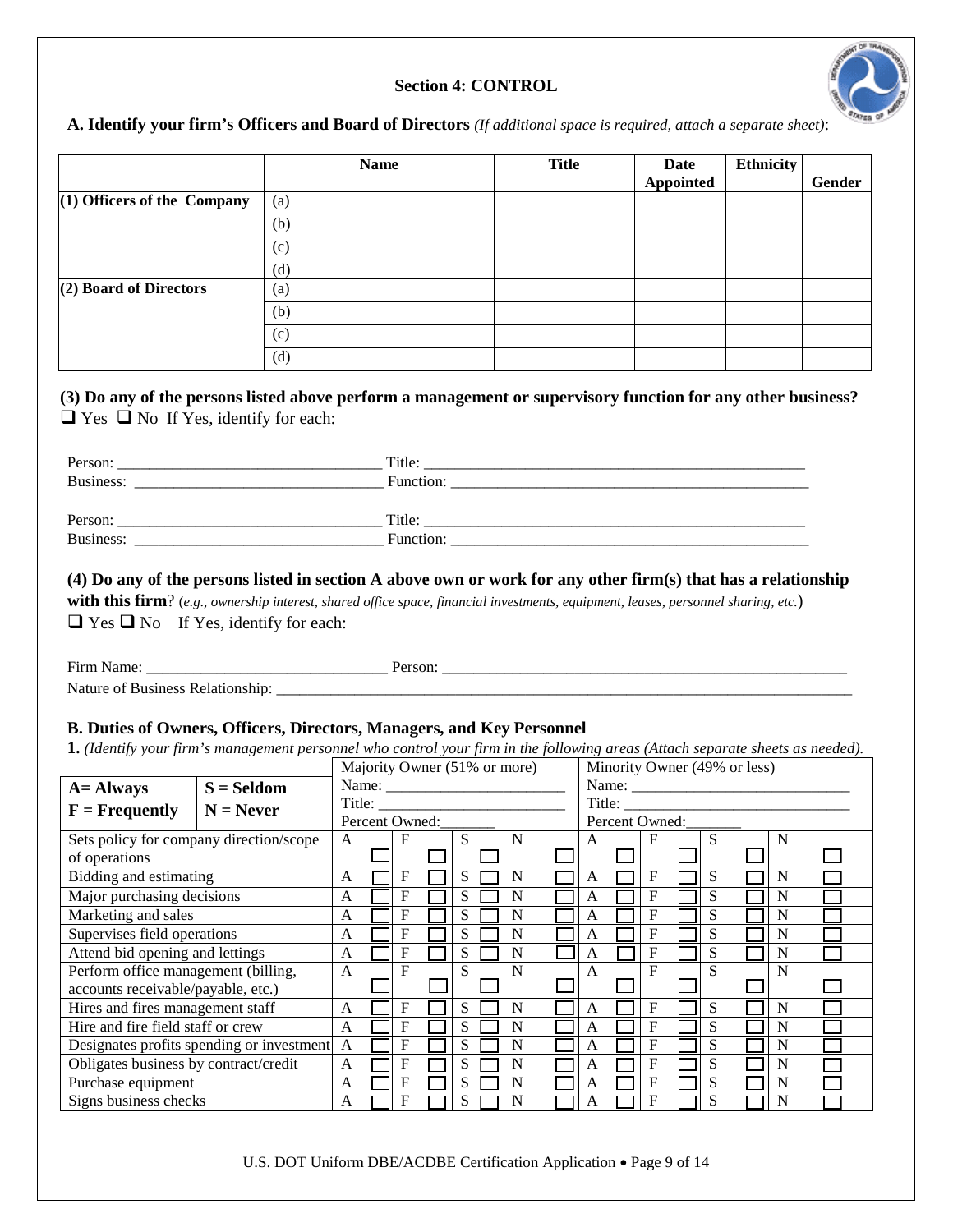## **2. Complete for all Officers, Directors, Managers, and Key Personnel who control the following functions for the firm**. *(Attach separate sheets as needed).*

|                                           | Officer/Director/Manager/Key Personnel |  |                |  | Officer/Director/Manager/ Key Personnel |  |   |                  |      |                |   |  |                  |  |
|-------------------------------------------|----------------------------------------|--|----------------|--|-----------------------------------------|--|---|------------------|------|----------------|---|--|------------------|--|
| $A =$ Always<br>$S =$ Seldom              |                                        |  |                |  |                                         |  |   |                  |      |                |   |  |                  |  |
| $F$ = Frequently<br>$N =$ Never           |                                        |  |                |  |                                         |  |   |                  |      |                |   |  |                  |  |
|                                           |                                        |  |                |  |                                         |  |   | Race and Gender: |      |                |   |  | Race and Gender: |  |
|                                           |                                        |  | Percent Owned: |  |                                         |  |   |                  |      | Percent Owned: |   |  |                  |  |
| Sets policy for company direction/scope   | A                                      |  | F              |  | S                                       |  | N |                  | A    |                | S |  | N                |  |
| of operations                             |                                        |  |                |  |                                         |  |   |                  |      |                |   |  |                  |  |
| Bidding and estimating                    | A                                      |  | F              |  | S                                       |  | N |                  | A    |                | S |  | N                |  |
| Major purchasing decisions                | A                                      |  | F              |  | S                                       |  | N |                  | A    |                | S |  | N                |  |
| Marketing and sales                       | A                                      |  | F              |  | S                                       |  | N |                  | A    |                | S |  | N                |  |
| Supervises field operations               | A                                      |  | F              |  | S                                       |  | N |                  | A    |                | S |  | N                |  |
| Attend bid opening and lettings           | A                                      |  | $\mathbf F$    |  | S                                       |  | N |                  | A    |                | S |  | N                |  |
| Perform office management (billing,       | $\mathsf{A}$                           |  | F              |  | S                                       |  | N |                  | A    |                | S |  | N                |  |
| accounts receivable/payable, etc.)        |                                        |  |                |  |                                         |  |   |                  |      |                |   |  |                  |  |
| Hires and fires management staff          | A                                      |  | F              |  | S                                       |  | N |                  | A    |                | S |  | N                |  |
| Hire and fire field staff or crew         | A                                      |  | F              |  | S                                       |  | N |                  |      |                | S |  | N                |  |
| Designates profits spending or investment | $\mathsf{A}$                           |  | F              |  | S                                       |  | N |                  |      |                | S |  | N                |  |
| Obligates business by contract/credit     | A                                      |  | F              |  | S                                       |  | N |                  | A    |                | S |  | N                |  |
| Purchase equipment                        | A                                      |  | $\mathbf F$    |  | S                                       |  | N |                  | A    | F              | S |  | N                |  |
| Signs business checks                     | A                                      |  | F              |  | S                                       |  | N |                  | AI I | F              |   |  | N                |  |

Do any of the persons listed in B1 or B2 perform a management or supervisory function for any other business? If Yes, identify the person, the business, and their title/function: \_\_\_\_\_\_\_\_\_\_\_\_\_\_\_\_\_\_\_\_\_\_\_\_\_\_\_\_\_\_\_\_\_\_\_\_\_\_\_\_\_\_\_\_\_\_\_\_\_\_\_\_\_\_\_\_\_\_\_\_\_\_\_\_\_\_\_\_\_\_\_\_\_\_\_\_\_\_\_\_\_\_\_\_\_\_\_\_\_\_\_\_\_\_\_\_\_\_\_\_\_\_\_\_

Do any of the persons listed above own or work for any other firm(s) that has a relationship with this firm? (*e.g., ownership interest, shared office space, financial investments, equipment, leases, personnel sharing, etc.*) If Yes, describe the nature of the business relationship:

\_\_\_\_\_\_\_\_\_\_\_\_\_\_\_\_\_\_\_\_\_\_\_\_\_\_\_\_\_\_\_\_\_\_\_\_\_\_\_\_\_\_\_\_\_\_\_\_\_\_\_\_\_\_\_\_\_\_\_\_\_\_\_\_\_\_\_\_\_\_\_\_\_\_\_\_\_\_\_\_\_\_\_\_\_\_\_\_\_\_\_\_\_\_\_\_\_\_\_\_\_\_\_

**C. Inventory:** Indicate your firm's inventory in the following categories *(Please attach additional sheets if needed):*

## **1. Equipment and Vehicles**

| <b>Make and Model</b> | <b>Current</b><br><b>Value</b> | <b>Owned or Leased</b><br>by Firm or Owner?                          | Used as collateral? | Where is item stored?                     |
|-----------------------|--------------------------------|----------------------------------------------------------------------|---------------------|-------------------------------------------|
|                       |                                |                                                                      |                     |                                           |
|                       |                                |                                                                      |                     |                                           |
|                       |                                | $\frac{3}{2}$                                                        |                     |                                           |
|                       |                                | $\frac{4}{2}$                                                        |                     |                                           |
|                       |                                |                                                                      |                     |                                           |
|                       |                                | $6.$ $\overline{\phantom{a}}$                                        |                     |                                           |
|                       |                                |                                                                      |                     |                                           |
|                       |                                |                                                                      |                     |                                           |
|                       |                                | $9.$ $\overline{\phantom{a}}$                                        |                     |                                           |
| 2. Office Space       |                                |                                                                      |                     |                                           |
| <b>Street Address</b> |                                | <b>Owned or Leased by Firm or Owner?</b>                             |                     | <b>Current Value of Property or Lease</b> |
|                       |                                |                                                                      |                     |                                           |
|                       |                                | U.S. DOT Uniform DBE/ACDBE Certification Application • Page 10 of 14 |                     |                                           |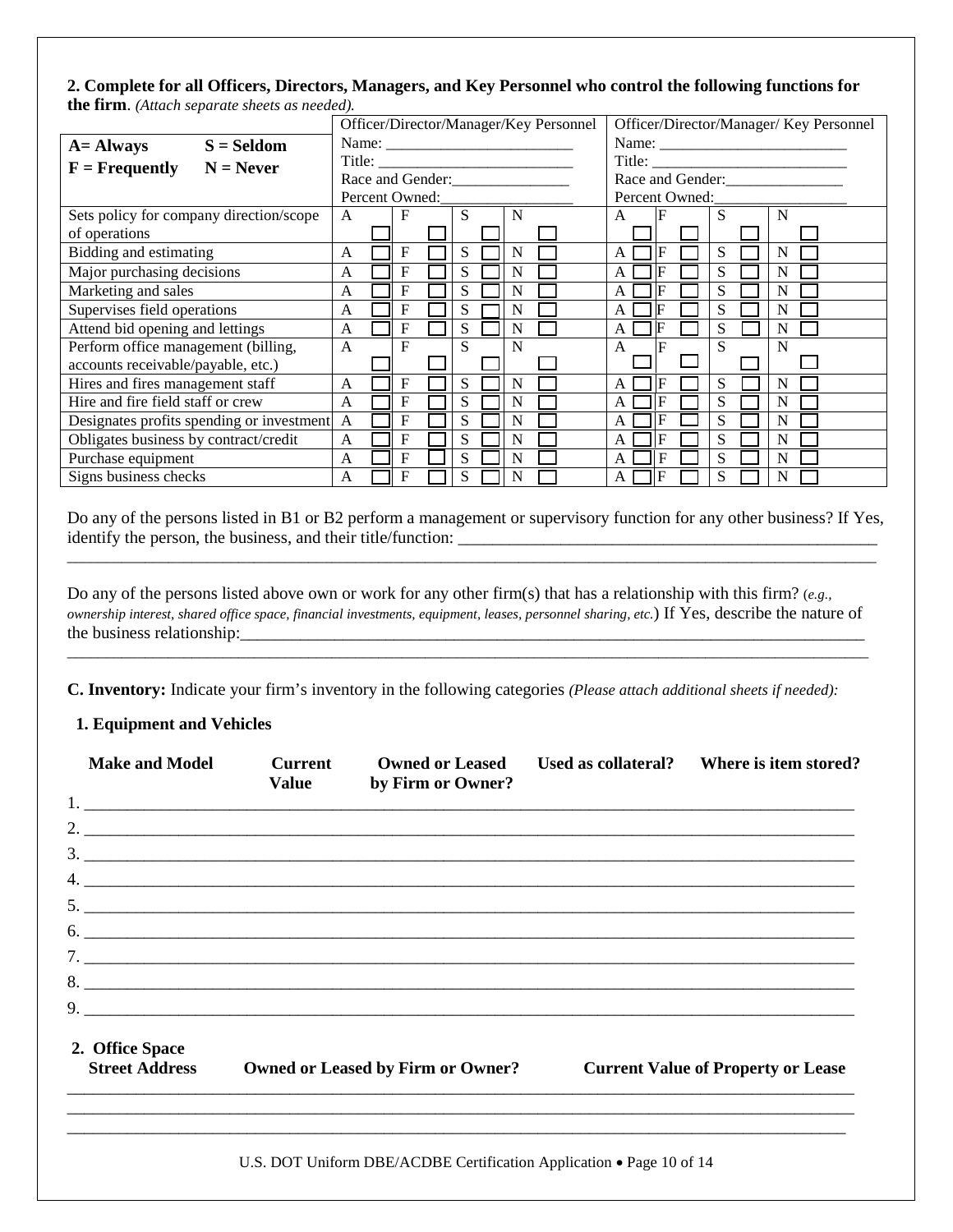**3. Storage Space** *(Provide signed lease agreements for the properties listed)*



|                                                                                                                                                                      | <b>Street Address</b>    |                                                          | <b>Owned or Leased by</b><br><b>Firm or Owner?</b> | <b>Current Value of Property or Lease</b>                                                                                                                                                                                                                                                                                      |                            |
|----------------------------------------------------------------------------------------------------------------------------------------------------------------------|--------------------------|----------------------------------------------------------|----------------------------------------------------|--------------------------------------------------------------------------------------------------------------------------------------------------------------------------------------------------------------------------------------------------------------------------------------------------------------------------------|----------------------------|
|                                                                                                                                                                      |                          |                                                          |                                                    | D. Does your firm rely on any other firm for management functions or employee payroll? $\Box$ Yes $\Box$ No                                                                                                                                                                                                                    |                            |
| <b>E. Financial/Banking Information</b> (Provide bank authorization and signature cards)                                                                             |                          |                                                          |                                                    |                                                                                                                                                                                                                                                                                                                                |                            |
|                                                                                                                                                                      |                          |                                                          |                                                    | The following individuals are able to sign checks on this account:                                                                                                                                                                                                                                                             |                            |
|                                                                                                                                                                      |                          |                                                          |                                                    | The following individuals are able to sign checks on this account:                                                                                                                                                                                                                                                             |                            |
| Aggregate limit \$                                                                                                                                                   |                          |                                                          |                                                    | Bonding Information: If you have bonding capacity, identify the firm's bonding aggregate and project limits:                                                                                                                                                                                                                   |                            |
| (Provide copies of signed loan agreements and security agreements).                                                                                                  |                          |                                                          |                                                    | F. Identify all sources, amounts, and purposes of money loaned to your firm including from financial<br>institutions. Identify whether you the owner and any other person or firm loaned money to the applicant<br>DBE/ACDBE. Include the names of any persons or firms guaranteeing the loan, if other than the listed owner. |                            |
| <b>Name of Source</b>                                                                                                                                                | <b>Address of Source</b> | <b>Name of Person</b><br><b>Guaranteeing the</b><br>Loan | Original<br><b>Amount</b>                          | <b>Current</b><br><b>Balance</b>                                                                                                                                                                                                                                                                                               | <b>Purpose of Loan</b>     |
|                                                                                                                                                                      |                          |                                                          |                                                    |                                                                                                                                                                                                                                                                                                                                |                            |
|                                                                                                                                                                      |                          |                                                          |                                                    |                                                                                                                                                                                                                                                                                                                                |                            |
| individual over the past two years (Attach additional sheets if needed):                                                                                             |                          |                                                          |                                                    | G. List all contributions or transfers of assets to/from your firm and to/from any of its owners or another                                                                                                                                                                                                                    |                            |
| <b>Contribution/Asset</b><br>$1.$ $\overline{\phantom{a}}$                                                                                                           | <b>Dollar Value</b>      | <b>From Whom</b><br><b>Transferred</b>                   | <b>To Whom</b><br><b>Transferred</b>               | Relationship                                                                                                                                                                                                                                                                                                                   | Date of<br><b>Transfer</b> |
|                                                                                                                                                                      |                          |                                                          |                                                    |                                                                                                                                                                                                                                                                                                                                |                            |
|                                                                                                                                                                      |                          |                                                          |                                                    | $\frac{3}{2}$                                                                                                                                                                                                                                                                                                                  |                            |
| H. List current licenses/permits held by any owner and/or employee of your firm<br>(e.g. contractor, engineer, architect, etc.)(Attach additional sheets if needed): |                          |                                                          |                                                    |                                                                                                                                                                                                                                                                                                                                |                            |
| <b>Name of License/Permit Holder</b>                                                                                                                                 |                          | <b>Type of License/Permit</b>                            |                                                    | <b>Expiration Date</b>                                                                                                                                                                                                                                                                                                         | <b>State</b>               |
|                                                                                                                                                                      |                          |                                                          |                                                    |                                                                                                                                                                                                                                                                                                                                |                            |
|                                                                                                                                                                      |                          |                                                          |                                                    |                                                                                                                                                                                                                                                                                                                                |                            |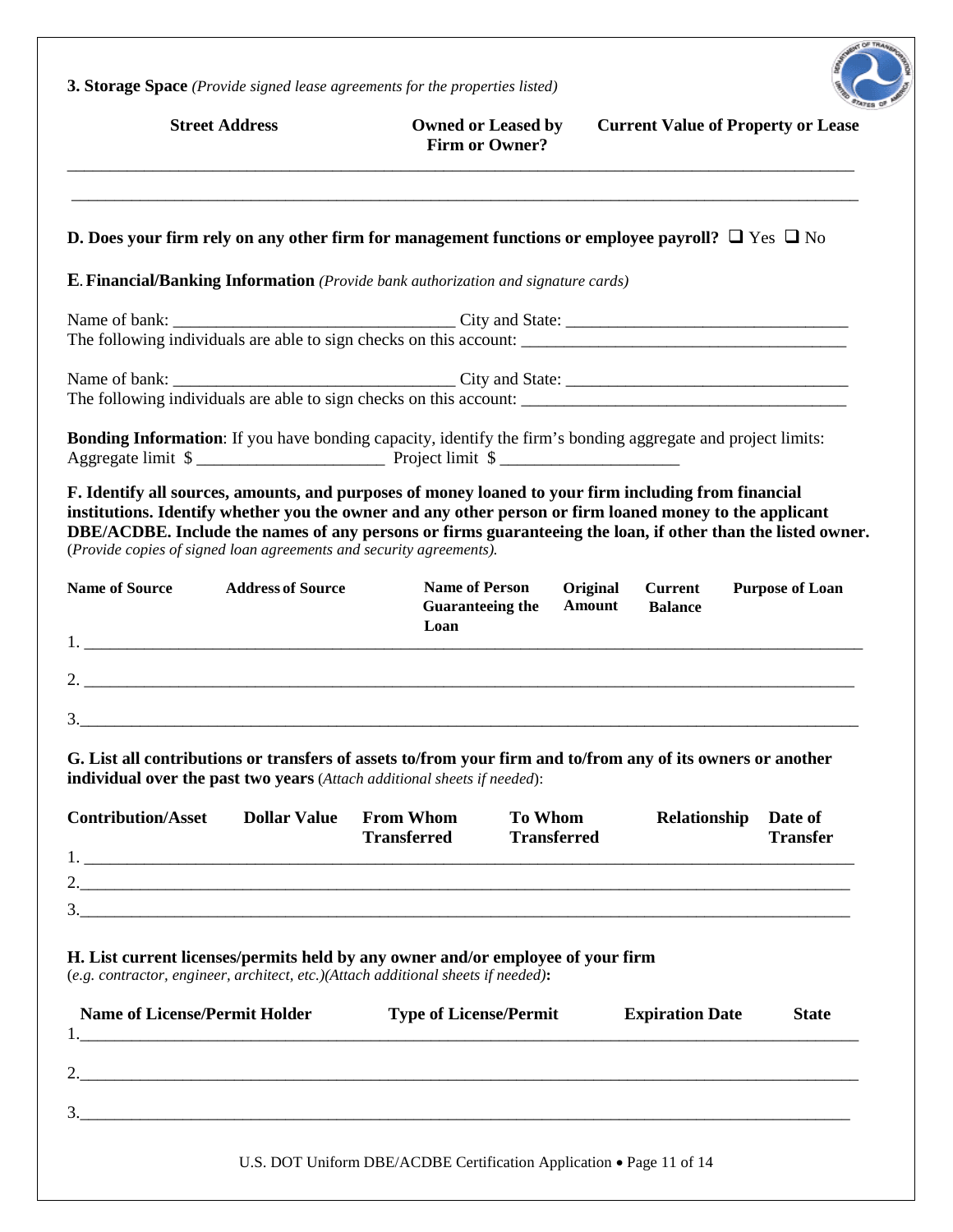**I. List the three largest contracts completed by your firm in the past three years, if any:** 

| Name of<br><b>Owner/Contractor</b> | <b>Name/Location of</b><br>Project | <b>Type of Work Performed</b> | <b>MITES OF</b><br><b>Dollar Value of</b><br><b>Contract</b> |
|------------------------------------|------------------------------------|-------------------------------|--------------------------------------------------------------|
|                                    |                                    |                               |                                                              |
|                                    |                                    |                               |                                                              |

## **J. List the three largest active jobs on which your firm is currently working:**

| <b>Name of Prime</b><br><b>Contractor and Project</b><br><b>Number</b> | <b>Location of</b><br>Project | <b>Type of Work</b> | Project<br><b>Start Date</b> | Anticipated<br>Completion<br>Date | <b>Dollar Value</b><br>of Contract |
|------------------------------------------------------------------------|-------------------------------|---------------------|------------------------------|-----------------------------------|------------------------------------|
| 1.                                                                     |                               |                     |                              |                                   |                                    |
| 2.                                                                     |                               |                     |                              |                                   |                                    |
| 3.                                                                     |                               |                     |                              |                                   |                                    |

## **AIRPORT CONCESSION (ACDBE) APPLICANTS ONLY MUST COMPLETE THIS SECTION**

## **Identify the following information concerning the ACDBE applicant firm:**

| <b>Concession Space</b> | <b>Address / Location at</b><br><b>Airport</b> | <b>Value of Property or</b><br><b>Lease</b> | <b>Fees/Lease Payments</b><br>Paid to the Airport |
|-------------------------|------------------------------------------------|---------------------------------------------|---------------------------------------------------|
|                         |                                                |                                             |                                                   |
|                         |                                                |                                             |                                                   |
|                         |                                                |                                             |                                                   |

**Provide information concerning any other airport concession businesses the applicant firm or any affiliate owns and/or operates, including name, location, type of concession, and start date of concession**

| <b>Name of Concession</b> | Location | <b>Type of Concession</b> | <b>Start Date of Concession</b> |
|---------------------------|----------|---------------------------|---------------------------------|
|                           |          |                           |                                 |
|                           |          |                           |                                 |
|                           |          |                           |                                 |
|                           |          |                           |                                 |
|                           |          |                           |                                 |
|                           |          |                           |                                 |

U.S. DOT Uniform DBE/ACDBE Certification Application • Page 12 of 14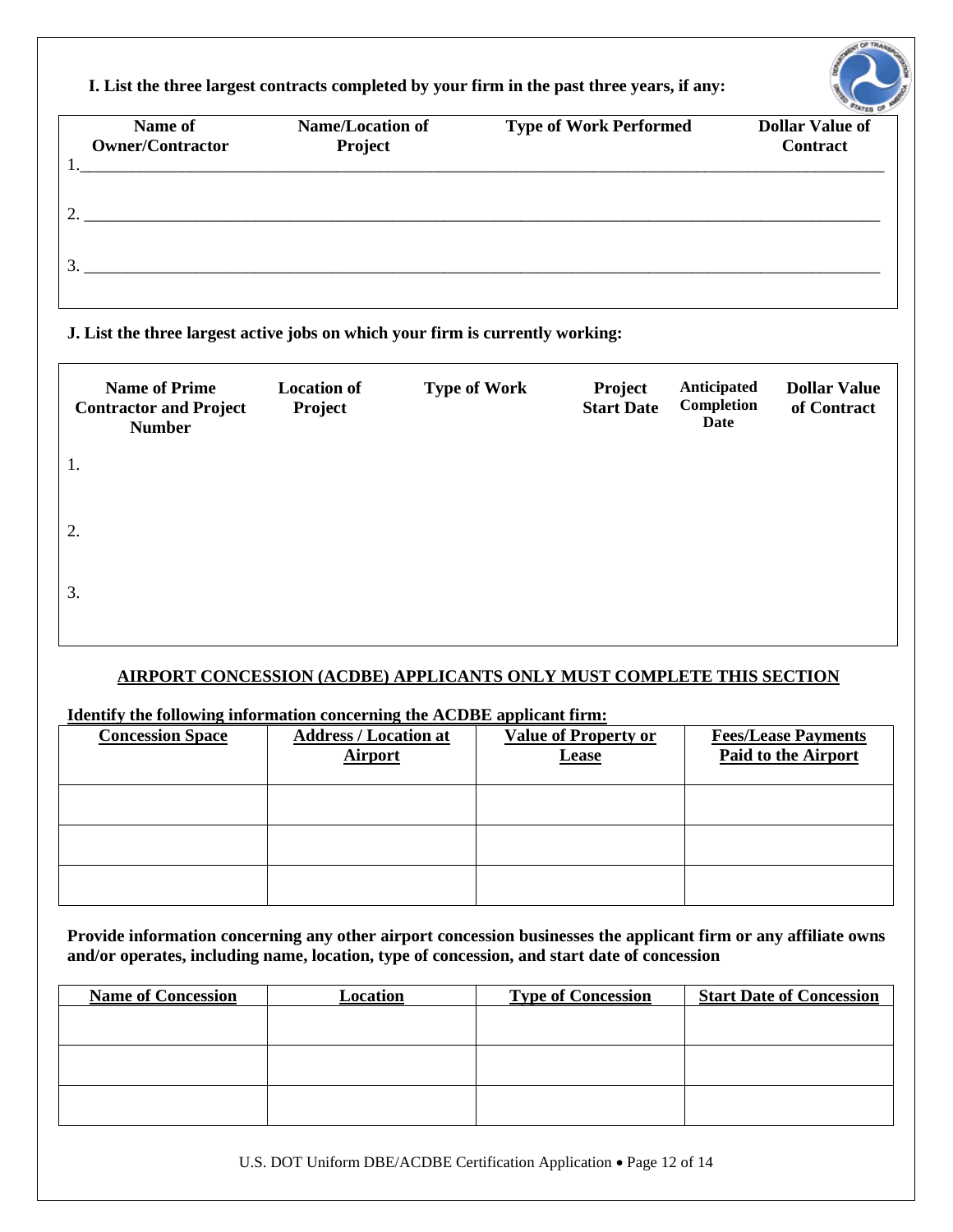

# *AFFIDAVIT OF CERTIFICATION*

*This form must be signed and notarized for each owner upon which disadvantaged status is relied.*

### **A MATERIAL OR FALSE STATEMENT OR OMISSION MADE IN CONNECTION WITH THIS APPLICATION IS SUFFICIENT CAUSE FOR DENIAL OF CERTIFICATION, REVOCATION OF A PRIOR APPROVAL, INITIATION OF SUSPENSION OR DEBARMENT PROCEEDINGS, AND MAY SUBJECT THE PERSON AND/OR ENTITY MAKING THE FALSE STATEMENT TO ANY AND ALL CIVIL AND CRIMINAL PENALTIES AVAILABLE PURSUANT TO APPLICABLE FEDERAL AND STATE LAW.**

I \_\_\_\_\_\_\_\_\_\_\_\_\_\_\_\_\_\_\_\_\_\_\_\_\_\_\_\_\_\_\_\_ (full name printed), swear or affirm under penalty of law that I am \_\_\_\_\_\_\_\_\_\_\_\_\_\_\_\_\_\_\_\_\_\_\_\_\_\_\_(title) of the applicant firm

and that I have read and understood all of the questions in this application and that all of the foregoing information and statements submitted in this application and its attachments and supporting documents are true and correct to the best of my knowledge, and that all responses to the questions are full and complete, omitting no material information. The responses include all material information necessary to fully and accurately identify and explain the operations, capabilities and pertinent history of the named firm as well as the ownership, control, and affiliations thereof.

I recognize that the information submitted in this application is for the purpose of inducing certification approval by a government agency. I understand that a government agency may, by means it deems appropriate, determine the accuracy and truth of the statements in the application, and I authorize such agency to contact any entity named in the application, and the named firm's bonding companies, banking institutions, credit agencies, contractors, clients, and other certifying agencies for the purpose of verifying the information supplied and determining the named firm's eligibility.

I agree to submit to government audit, examination and review of books, records, documents and files, in whatever form they exist, of the named firm and its affiliates, inspection of its places(s) of business and equipment, and to permit interviews of its principals, agents, and employees. I understand that refusal to permit such inquiries shall be grounds for denial of certification.

If awarded a contract, subcontract, concession lease or sublease, I agree to promptly and directly provide the prime contractor, if any, and the Department, recipient agency, or federal funding agency on an ongoing basis, current, complete and accurate information regarding (1) work performed on the project; (2) payments; and (3) proposed changes, if any, to the foregoing arrangements.

I agree to provide written notice to the recipient agency or Unified Certification Program of any material change in the information contained in the original application within 30 calendar days of such change (e.g., ownership changes, address/telephone number, personal net worth exceeding \$1.32 million, etc.).

I acknowledge and agree that any misrepresentations in this application or in records pertaining to a contract or subcontract will be grounds for terminating any contract or subcontract which may be awarded; denial or revocation of certification; suspension and debarment; and for initiating action under federal and/or state law concerning false statement, fraud or other applicable offenses.

I certify that I am a socially and economically disadvantaged individual who is an owner of the above-referenced firm seeking certification as a Disadvantaged Business Enterprise or Airport Concession Disadvantaged Business Enterprise. In support of my application, I certify that I am a member of one or more of the following groups, and that I have held myself out as a member of the group(s): (Check all that apply):

 $\Box$  Female  $\Box$  Black American  $\Box$  Hispanic American  $\Box$  Native American  $\Box$  Asian-Pacific American  $\Box$  Subcontinent Asian American  $\Box$  Other (specify)

\_\_\_\_\_\_\_\_\_\_\_\_\_\_\_\_\_\_\_\_\_\_\_\_\_\_\_\_\_\_\_\_\_\_\_\_\_\_\_\_\_\_\_\_

I certify that I am socially disadvantaged because I have been subjected to racial or ethnic prejudice or cultural bias, or have suffered the effects of discrimination, because of my identity as a member of one or more of the groups identified above, without regard to my individual qualities.

I further certify that my personal net worth does not exceed \$1.32 million, and that I am economically disadvantaged because my ability to compete in the free enterprise system has been impaired due to diminished capital and credit opportunities as compared to others in the same or similar line of business who are not socially and economically disadvantaged.

I declare under penalty of perjury that the information provided in this application and supporting documents is true and correct.

Signature

(DBE/ACDBE Applicant) (Date)

## **NOTARY CERTIFICATE**